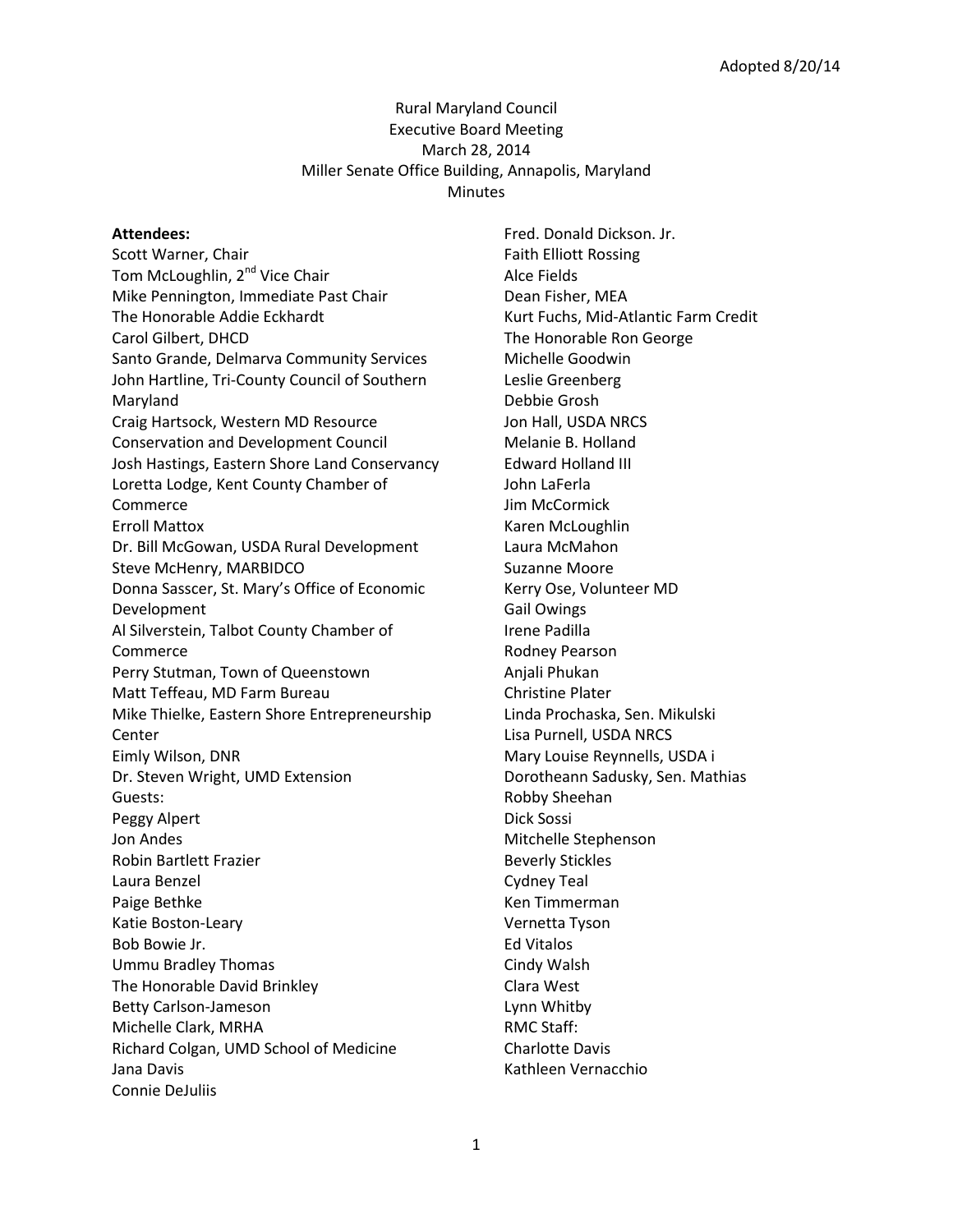The meeting was called to order at approximately 12:35pm.

# **Minutes**

The January 24, 2014 Executive Board Meeting minutes were discussed. Mr. McLoughlin moved to approved the January meeting minutes; Mr. Mattox approved; the minutes were adopted.

# **Financial Report**

RMC Executive Director Charlotte Davis presented the FY 14 financial report. Mr. Pennington moved to approve the report; Mr. McHenry seconded; the report was approved.

Ms. Davis presented a draft Budget for the Fiscal Year 2015 and stated that the Council was still working on details for a youth engagement study. Ms. Davis asked for the Council to consider giving authority to the Executive Committee to consider the youth engagement study for FY 14 since the next scheduled Executive Board meeting won't occur until August. Mr. McHenry moved to give the Executive Committee authority to approve an additional budget item for a youth engagement study; Mr. Hastings seconded; the motion was approved.

# **Legislative Committee**

Mr. Josh Hastings, Chair of the Committee, reviewed the 2014 Legislative Priorities. The Rural Maryland Prosperity Investment Fund legislation sponsored by Senator Conway and Delegate McIntosh were moving. SB 137 has passed the Senate and just passed out of the House Environmental Matters Committee; HB 1024 passed the House. MAERDAF and RMC Operating costs were included in the FY 2015 State budget at \$167,000 each. Transportation funding includes \$16 million for pothole repair. RMC testified in support of HB 1492 which restructures the telecommunications tax and will help expand rural broadband. RMC also supported legislation to expand the MD Loan Assistance Repayment Program. HB 11 will allow local governments to assess Bay Restoration Funds for failing septic systems. Most storm water management fee repeal bills are dead for the session. The Committee is waiting for Accounting for Growth regulations. There are several bills on the phosphorous management tool; currently, the budget includes funding for an economic impact study. The proposed increase to the minimum wage passed the House and is pending in the Senate.

# **Healthcare Committee**

Mr. Tom McLoughlin, Chair of the Committee, discussed the Committee's previous work including the current task force headed by the MD Health Care Commission on Telemedicine. The Committee is considering convening to discuss appropriate projects to fund under the Rural Maryland Prosperity Investment Fund (if funded).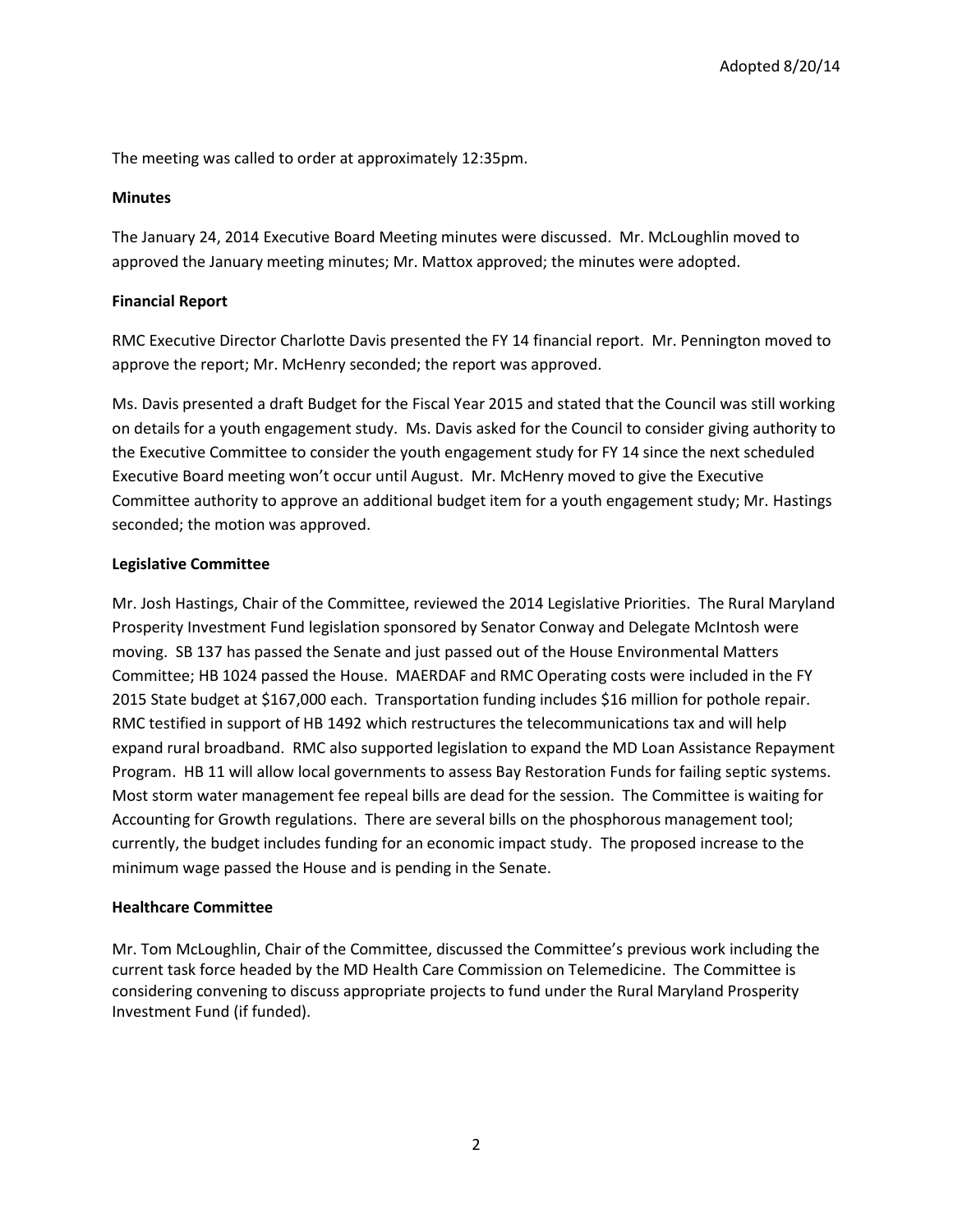# **Rural Maryland Prosperity Investment Fund (RMPIF)**

Mr. Mike Pennington, Chair, gave a brief update. The bills are moving, but there is no funding yet. In responses from the MD Department of Budget and Management, they are considering the Fund for a supplemental appropriation.

#### **Governors Intergovernmental Commission on Agriculture (GICA)**

Mr. Erroll Mattox represents the RMC on the Commission. The Commission meets twice a year and last met in the spring.

### **Guest Speakers**

Ms. Kerry Ose with Volunteer Maryland gave a brief overview of Volunteer Maryland. Located in the Governor's Office for Service and Volunteerism, they administer a Volunteer Coordinator program through Americorps.

Dr. Jack Smith, Chief Academic Officer, with the Maryland State Department of Education spoke about education funding. There is an April  $3<sup>rd</sup>$  application deadline for a federal grant for rigorous programs in rural schools. There are also opportunities growing for rural digital programs. There is a USDA grant program for students, books, fees and laptops. Mr. Greenberg asked about farm to school programs. Ms. Bethke asked about curriculum development and the changes to standards. Mr. Vitalos commented that the biggest problem is connecting schools and make sure the needs of the community are met.

Dr. Jon Andes, with the Eastern Shore Education Consortium spoke on behalf of Dr. Memo Diriker. The Consortium recently updated its economic impact study of education which is available at [www.esmec.org.](http://www.esmec.org/) Overall, total operating budgets of local school systems total \$700 million and have a \$2.5 Billion impact a year. There are 31,000 jobs on the shore alone.

# **Youth Study**

Ms. Davis discussed briefly the proposed youth survey. Mr. McHenry moved to give authority to the Executive Committee to approve moving forward with the study; Mr. Hastings seconded; the motion was approved.

#### **Formation of Additional Committees**

Ms. Davis announced the reformation of the Planning and Development Committee. Members interested in being a part of this committee should let her know.

#### **Rural Maryland Foundation**

Mr. Warner announced that the Foundation Board of Trustees recently met in March and elected a new President, Dan Rider.